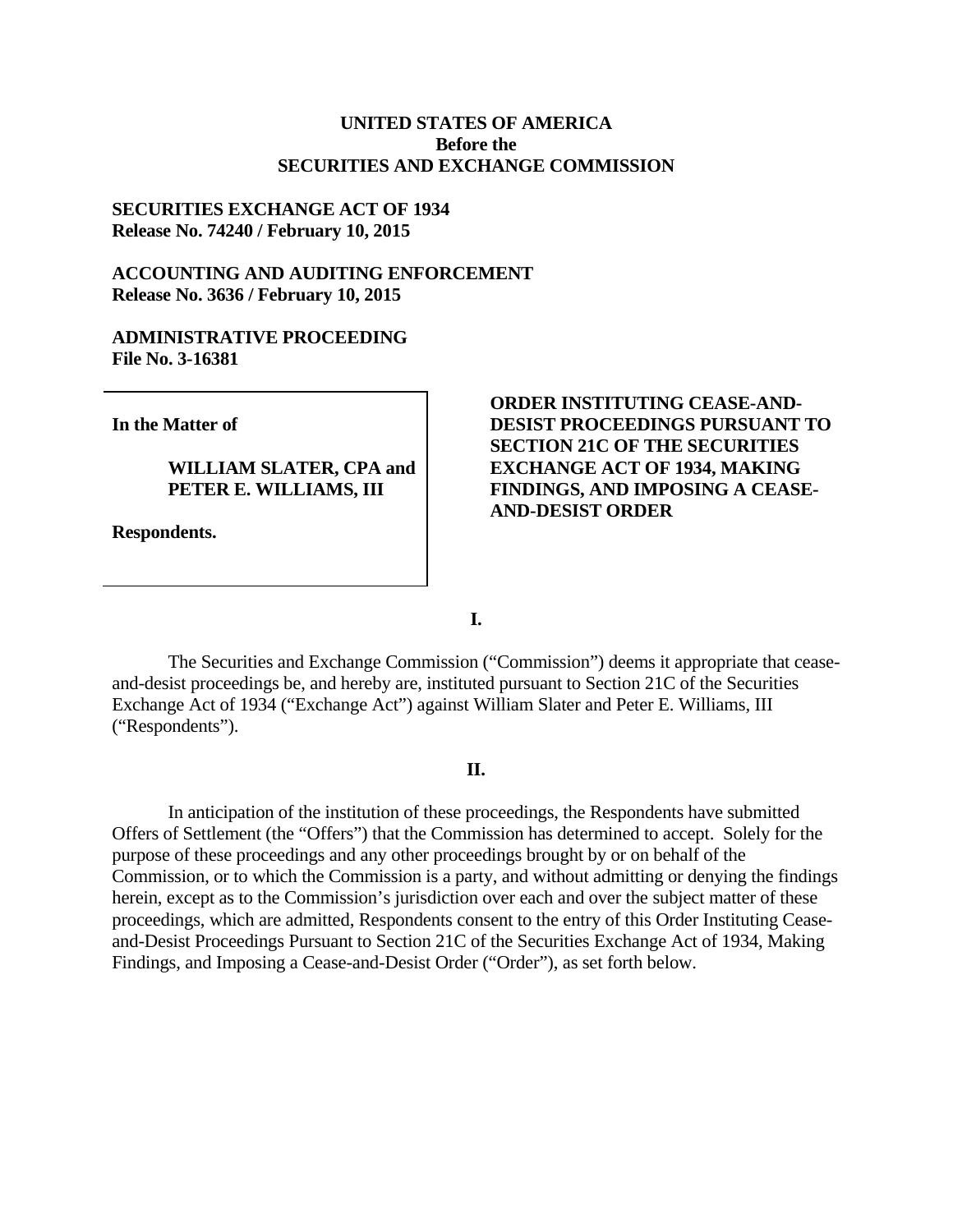### **III.**

On the basis of this Order and Respondents' Offers, the Commission finds<sup>1</sup> that:

#### **Summary**

1. This matter involves misstated revenues in the professional services organization at Saba Software, Inc. ("Saba" or "the Company"), a Silicon Valley-based enterprise software company. The misstatements were the result of the falsification of time records over a period of more than four years by professional services managers in multiple geographies directing consultants in Saba's Indian subsidiary (the India Consulting Group or "ICG") to falsify time records by either recording time in advance of performance of work or failing to record time for hours worked in order to achieve their quarterly revenue and margin targets.

2. As a result, Saba reported materially false financial results in its financial statements filed with the Commission over the period from October 4, 2007 through January 6, 2012. As Saba announced on August 6, 2012 and November 5, 2012, management has determined that the Company is required to restate its financial statements for fiscal years 2008 through 2011, as well as the first two quarters of fiscal 2012, as a result of misconduct. The Company expects that the restatement will change the time period during which the affected revenues are recognized, generally shifting the timing of such revenues to later periods.

3. Saba's former Chief Financial Officers, William Slater and Peter E. Williams, III, realized Saba stock-sale profits and received bonuses during the 12-month periods following the filings containing financial results that Saba is required to restate. The Commission does not allege that Slater and Williams participated in the misconduct giving rise to the restatement. Slater and Williams have not, however, reimbursed Saba for stock-sale profits and bonuses they are required to reimburse the Company under Section 304(a) of the Sarbanes-Oxley Act.

## **Respondents**

4. **William Slater**, age 63, is a resident of San Diego, California. He served as Chief Financial Officer and Principal Accounting Officer of Saba from December 9, 2008 through October 27, 2011. He served as Chief Financial Officer, Vice President and Treasurer of another public company from November 10, 2011 to February 15, 2013. Slater was licensed as a certified public accountant in New York from 1978 to 2003, when his license became inactive.

5. **Peter E. Williams III**, age 53, is a resident of Hillsborough, California. Prior to joining Saba as General Counsel in October 1999, Williams was a partner at an international law

 $<sup>1</sup>$  The findings herein are made pursuant to Respondents' Offer of Settlement and are not binding</sup> on any other person or entity in this or any other proceeding.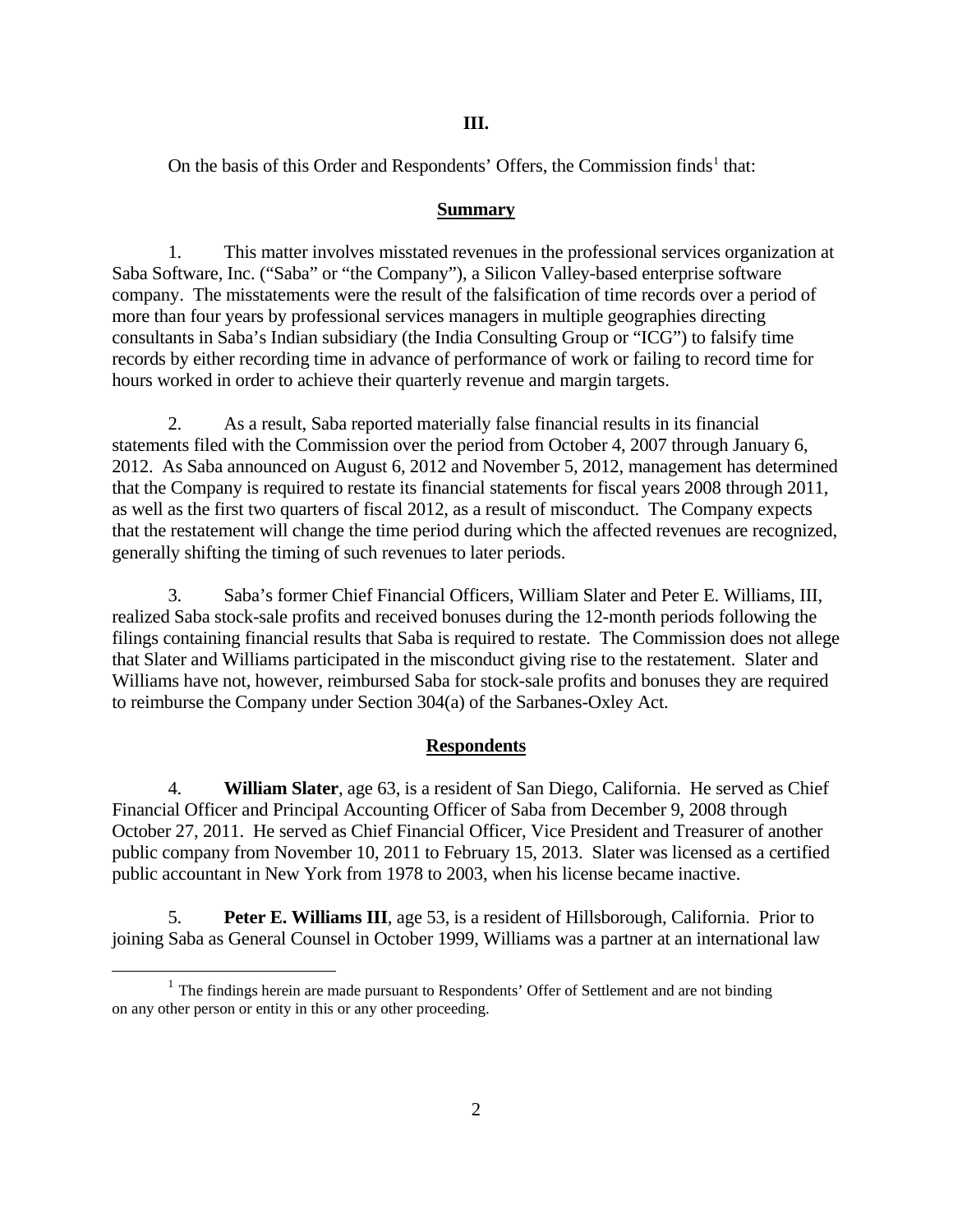firm. Williams has been Saba's Secretary from the time of the Company's inception in April 1997. Williams served as Saba's Chief Financial Officer and Principal Accounting Officer from March 2004 to July 2007 and then again, on an interim basis, from October 27, 2011 until January 7, 2012. Since July 2007, Williams has also served as Executive Vice President, Corporate Development. Williams has been licensed to practice law in California since 1987. He has never been licensed as a certified public accountant.

6. **Saba Software, Inc.** ("Saba" or "the Company") is a Delaware corporation headquartered in Redwood Shores, California. The software company provides cloud-based enterprise learning, talent management and social networking tools to businesses and large organizations. At all relevant times, Saba's common stock has been registered pursuant to Section 12 of the Exchange Act. From its IPO in April 2000 until July 31, 2006, its common stock was registered pursuant to Section 12(g). Thereafter, until June 2013, it was registered pursuant to Section 12(b). It traded on the Nasdaq Global Market until it was suspended on April 9, 2013, and then it was delisted effective June 17, 2013 for failure to remain compliant with its SEC reporting obligations. Upon its delisting and deregistration from Section 12(b), it reverted to its previous Section  $12(g)$  registration. Its common stock is currently registered pursuant to Section  $12(g)$  and traded on the OTC Markets. Saba has not filed any periodic reports since January 6, 2012, when it filed its Form 10-Q for the quarter ended November 30, 2011.

#### **Facts**

#### **A. Saba's Falsification of Time Records**

7. Saba's professional services historically have accounted for about one third of its approximately \$120 million in yearly revenues. Professional services have been delivered to customers worldwide by (1) customer-facing field consultants in North America and Europe ("Field Consultants") and (2) off-shore technical development services provided to the Field Consultants by the Company's India Consulting Group ("ICG Consultants"). ICG is an organization within Saba's Indian subsidiary designed to help the Company deliver professional services to its customers at a lower cost than comparable consultants in North America and Europe. By 2011, ICG employed 50-60 consultants who generated approximately 14,000 hours of billable work per quarter, which constituted about 17% of consulting revenue and 6% of total revenue per quarter.

8. Both Field Consultants and ICG Consultants were required to record time worked on customer projects in a timesheet database. Hours input into the system by Field or ICG Consultants were approved on a weekly basis by project managers in North America and Europe, and revenue for the professional services organization was then measured based on the approved number of hours in the timesheet database.

9. Saba disclosed in its public filings that it recognized revenue for both "time and materials" and "fixed fee" contracts as the services were performed. This revenue recognition treatment was consistent with GAAP only if Saba could demonstrate that (1) its customers have historically paid a consistent rate for its services (measured by Vendor Specific Objective Evidence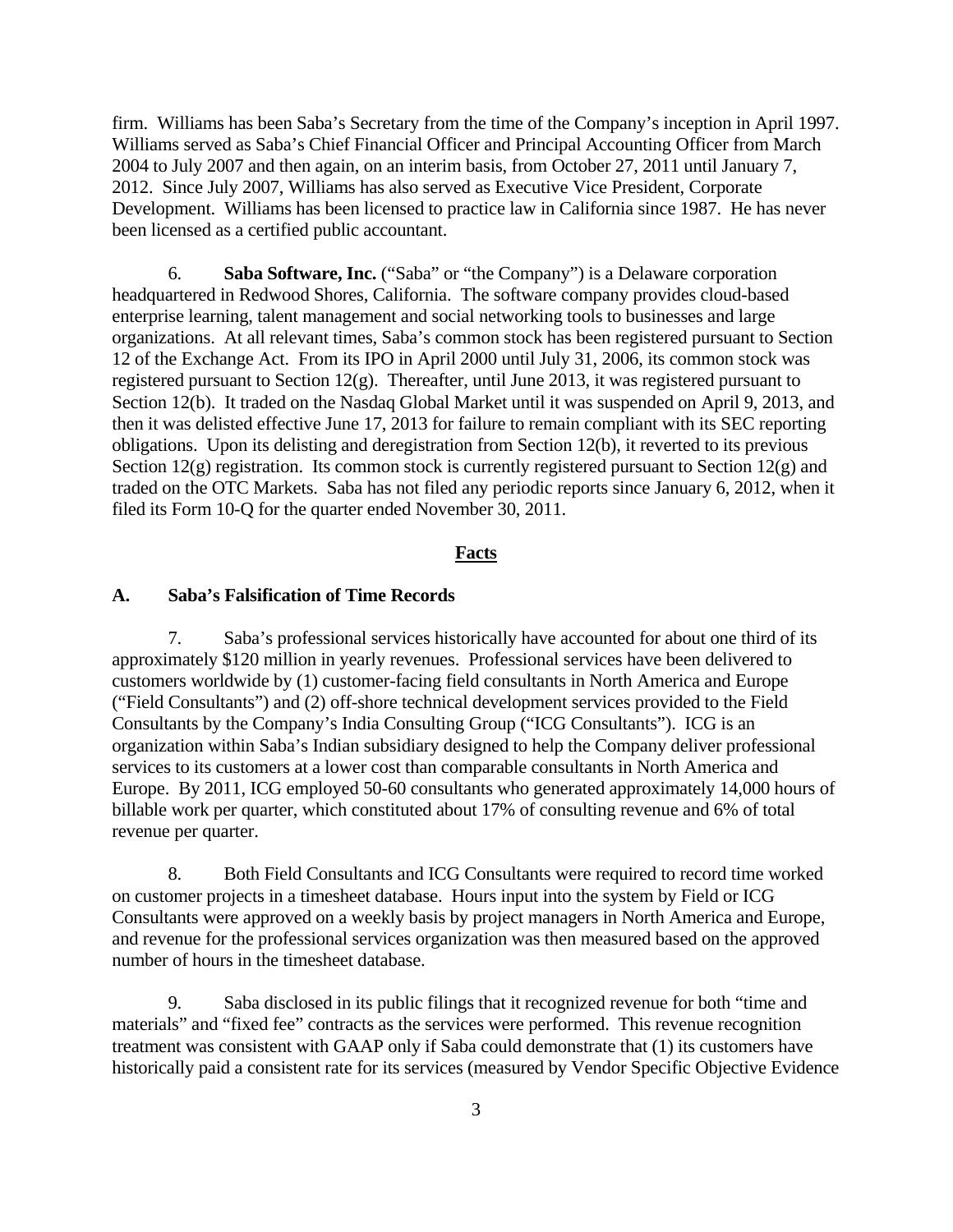or "VSOE") and (2) it could accurately estimate how many hours it took to complete projects ("ability to estimate"). Therefore, Saba's finance personnel depended on accurate time records to ensure that Saba recognized revenue in accordance with GAAP.

10. From at least 2008 through the second quarter of Saba's fiscal 2012, Saba professional services employees and managers engaged in two time-keeping practices that led to its false revenue recognition. First, there were multiple incidents of ICG Consultants recording hours and billing customers for the performance of professional services in advance of performing those services in order to accelerate revenue recognition and achieve quarterly revenue targets ("prebooking"). Second, ICG and Field Consultants regularly failed to report professional services time worked in order to conceal budget overruns from management and finance, instead recording that time to non-billable project codes or not at all ("under-booking").

11. These improper time-keeping practices precluded the time records from serving as reliable evidence under GAAP to recognize revenue in the manner that Saba did. As such, Saba management has concluded that Saba cannot demonstrate VSOE for the period from 2008 through the second quarter of fiscal 2012. Over that period, therefore, Saba was required to recognize professional services revenues on a completed contract basis, which would have required it to defer substantially all of its professional services revenue and much of its license revenue (where software licenses were bundled with professional services) until the contract was completed. Accordingly, virtually all of Saba's professional services revenue was misstated over the relevant time period because revenue was recognized earlier than it should have been under the applicable accounting principles.

12. The practices of pre-booking and under-booking were directed by and known to numerous individuals in the professional services organization and ICG, including the two most senior Saba employees overseeing the professional services organization in North America over the relevant time period. Those senior Saba employees were told on multiple occasions by the finance department that the Company's accountants and auditors needed to understand exactly how many hours were being worked and when (regardless of whether or not they were billed to the customer) in order to ensure that revenue was recognized accurately, and they understood that inaccurate time-keeping would lead to misstatements in Saba's reported professional services revenue and violate the Company's policies regarding financial reporting, including the Code of Business Conduct and the Revenue Recognition Policy.

#### **B. Scope and Impact of the Fraud**

13. Saba's professional services revenues, gross margins and income were materially overstated in its periodic filings from October 4, 2007 through January 6, 2012 as a result of the time-reporting misconduct.

14. The practices of pre-booking and under-booking, and the fundamental inaccuracy in Saba's time records revealed by these practices, have led Saba management to conclude that it can no longer rely on its calculation of VSOE of fair value for professional services. In this circumstance, ASC 985-605 (Certain Revenue Arrangements That Include Software Elements) and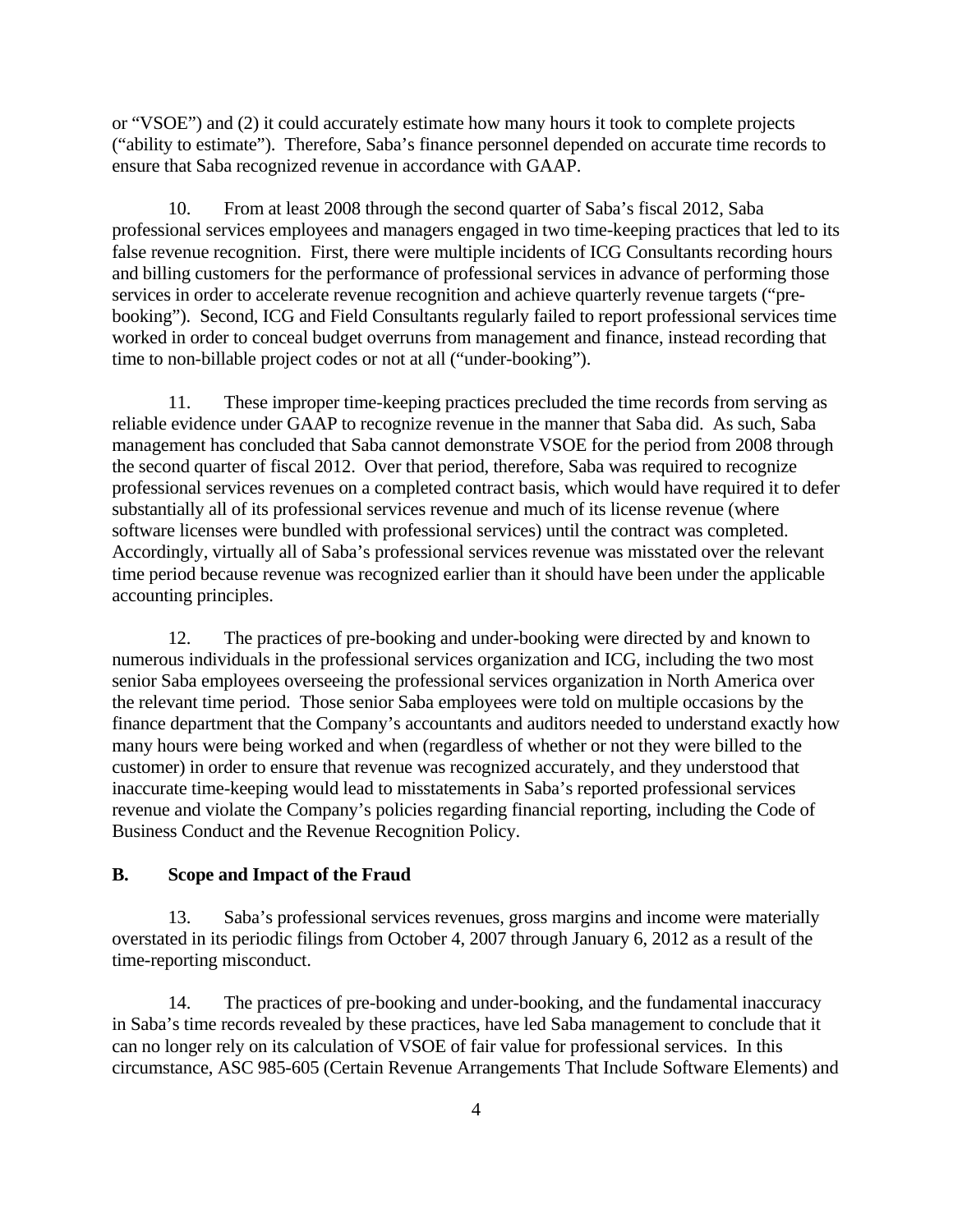ASC 605-35 (Revenue Recognition) require that the Company defer to the point where services are complete, rather than recognize over the period where services are performed, standalone services revenue and revenue on software license and cloud services agreements that contain bundled professional services. Accordingly, Saba has determined and announced that it is required to restate its financial statements for the years 2008, 2009, 2010 and 2011, and the first two quarters of 2012, due to its material non-compliance with GAAP. Although Saba has not yet filed its required restatement, the cumulative impact of this alternative revenue recognition treatment is approximately \$70 million over the period from 2008 through the second fiscal quarter of 2012. The Company expects that the restatement will change the time period during which the affected revenues are recognized, generally shifting the timing of such revenues to later periods.

15. These misstatements are material. First, based on the Company's own estimates, the restated financials will reflect overstatements of gross revenue and profit of more than 5% in each year for the period 2008 through 2011. Second, the effect of the inflated revenue was that Saba met analyst expectations for EPS in certain quarters and caused at least one year (2010) to reflect net income when, but for the inflated revenue, the Company should have reported a net loss.

#### **C. Saba's Required Restatement**

16. On August 6, 2012, Saba announced that, following an internal accounting review, management had determined that its annual financial results for fiscal years 2011 and 2010, as well as the first and second quarters of fiscal year 2012, should be restated as a result of instances of improper time-recording that it had identified in the Company's professional services business. On November 5, 2012, Saba announced that management had determined that the Company's annual financial results for fiscal years 2009 and 2008 would also need to be restated.

#### **D. Compensation of CFOs Slater and Williams**

17. During the 12-month periods that followed the filing of the periodic reports requiring restatement, Slater and Williams received bonuses and realized profits from sales of Saba stock.

18. Slater and Williams have not reimbursed those amounts to Saba.

#### **Violations**

19. Section 304 of the Sarbanes-Oxley Act of 2002 requires the chief financial officer of any issuer required to prepare an accounting restatement due to material noncompliance with the securities laws as a result of misconduct to reimburse the issuer for (i) any bonus or incentivebased or equity-based compensation received by that person from the issuer during the 12-month periods following the false filings, and (ii) any profits realized from the sale of securities of the issuer during those 12-month periods. Section 304 does not require that a chief financial officer engage in misconduct to trigger the reimbursement requirement. Slater and Williams both realized Saba stock-sale profits and received bonuses during the 12-month periods following the filings